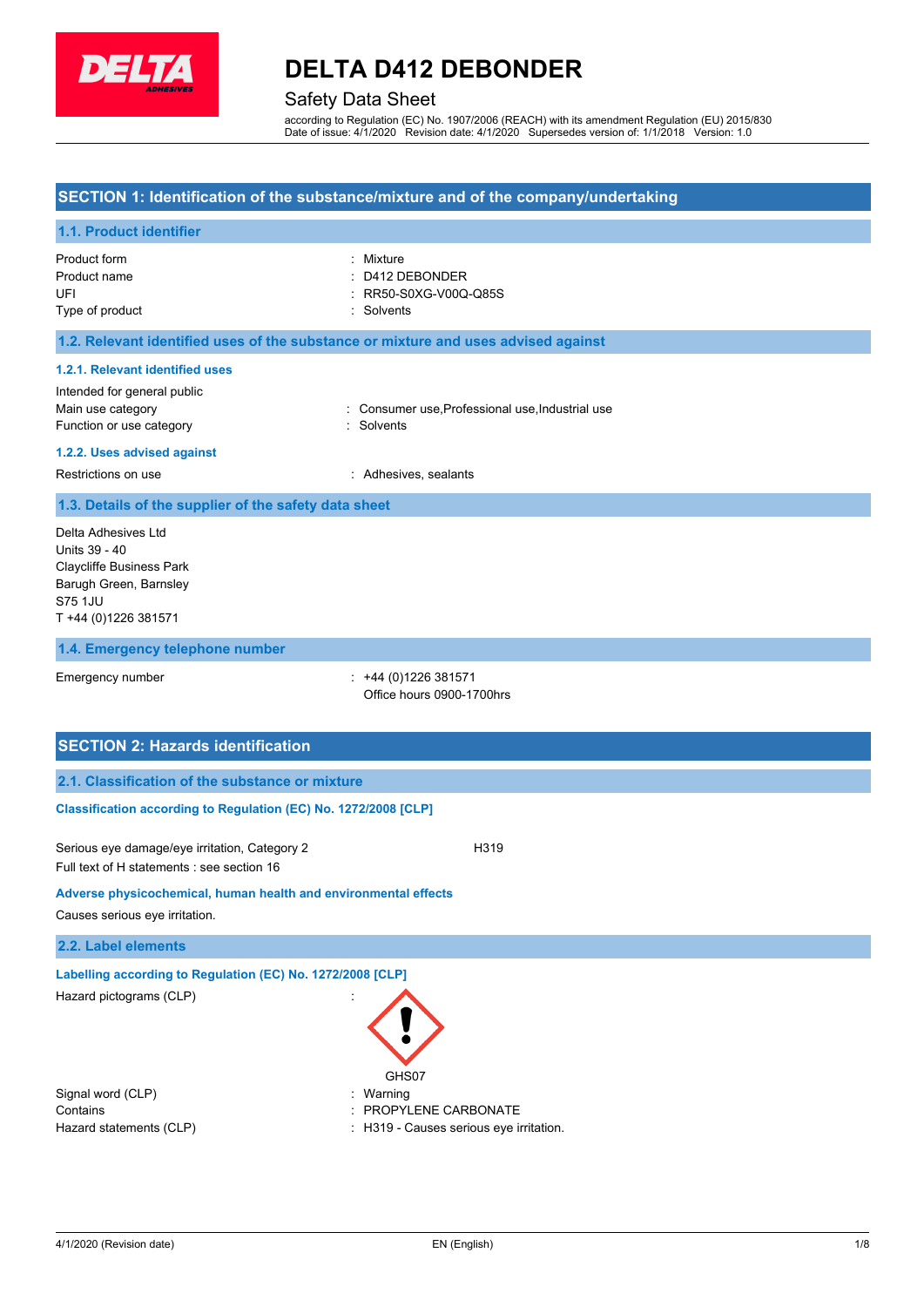## Safety Data Sheet

according to Regulation (EC) No. 1907/2006 (REACH) with its amendment Regulation (EU) 2015/830

| Precautionary statements (CLP) | $\therefore$ P102 - Keep out of reach of children.                                   |
|--------------------------------|--------------------------------------------------------------------------------------|
|                                | P264 - Wash hands thoroughly after handling.                                         |
|                                | P280 - Wear eye protection.                                                          |
|                                | P305+P351+P338 - IF IN EYES: Rinse cautiously with water for several minutes. Remove |
|                                | contact lenses, if present and easy to do. Continue rinsing.                         |
|                                | P337+P313 - If eye irritation persists: Get medical advice.                          |
|                                |                                                                                      |

#### **2.3. Other hazards**

No additional information available

### **SECTION 3: Composition/information on ingredients**

### **3.1. Substances**

#### Not applicable

**3.2. Mixtures**

| <b>Name</b>         | <b>Product identifier</b>                                                                               | $\frac{9}{6}$ | <b>Classification according to</b><br><b>Regulation (EC) No.</b><br>1272/2008 [CLP] |
|---------------------|---------------------------------------------------------------------------------------------------------|---------------|-------------------------------------------------------------------------------------|
| PROPYLENE CARBONATE | (CAS-No.) 108-32-7<br>(EC-No.) 203-572-1<br>(EC Index-No.) 607-194-00-1<br>(REACH-no) 01-21195377232-48 | $90 - 100$    | Eye Irrit. 2, H319                                                                  |

Full text of H-statements: see section 16

| <b>SECTION 4: First aid measures</b>                                                                                 |                                                                                                                                                                                                                                                                                              |  |
|----------------------------------------------------------------------------------------------------------------------|----------------------------------------------------------------------------------------------------------------------------------------------------------------------------------------------------------------------------------------------------------------------------------------------|--|
| 4.1. Description of first aid measures                                                                               |                                                                                                                                                                                                                                                                                              |  |
| First-aid measures after inhalation<br>First-aid measures after skin contact<br>First-aid measures after eye contact | : Remove person to fresh air and keep comfortable for breathing.<br>: Wash skin with plenty of water.<br>: Rinse cautiously with water for several minutes. Remove contact lenses, if present and easy<br>to do. Continue rinsing. If eye irritation persists: Get medical advice/attention. |  |
| First-aid measures after ingestion<br>4.2. Most important symptoms and effects, both acute and delayed               | : Call a poison center or a doctor if you feel unwell.                                                                                                                                                                                                                                       |  |
| Symptoms/effects after eye contact                                                                                   | : Eye irritation.                                                                                                                                                                                                                                                                            |  |
|                                                                                                                      | 4.3. Indication of any immediate medical attention and special treatment needed                                                                                                                                                                                                              |  |

Treat symptomatically.

| <b>SECTION 5: Firefighting measures</b>                    |                                                                                                                                             |  |
|------------------------------------------------------------|---------------------------------------------------------------------------------------------------------------------------------------------|--|
| 5.1. Extinguishing media                                   |                                                                                                                                             |  |
| Suitable extinguishing media                               | : Water spray. Dry powder. Foam. Carbon dioxide.                                                                                            |  |
| 5.2. Special hazards arising from the substance or mixture |                                                                                                                                             |  |
| Hazardous decomposition products in case of fire           | : Toxic fumes may be released.                                                                                                              |  |
| 5.3. Advice for firefighters                               |                                                                                                                                             |  |
| Protection during firefighting                             | : Do not attempt to take action without suitable protective equipment. Self-contained<br>breathing apparatus. Complete protective clothing. |  |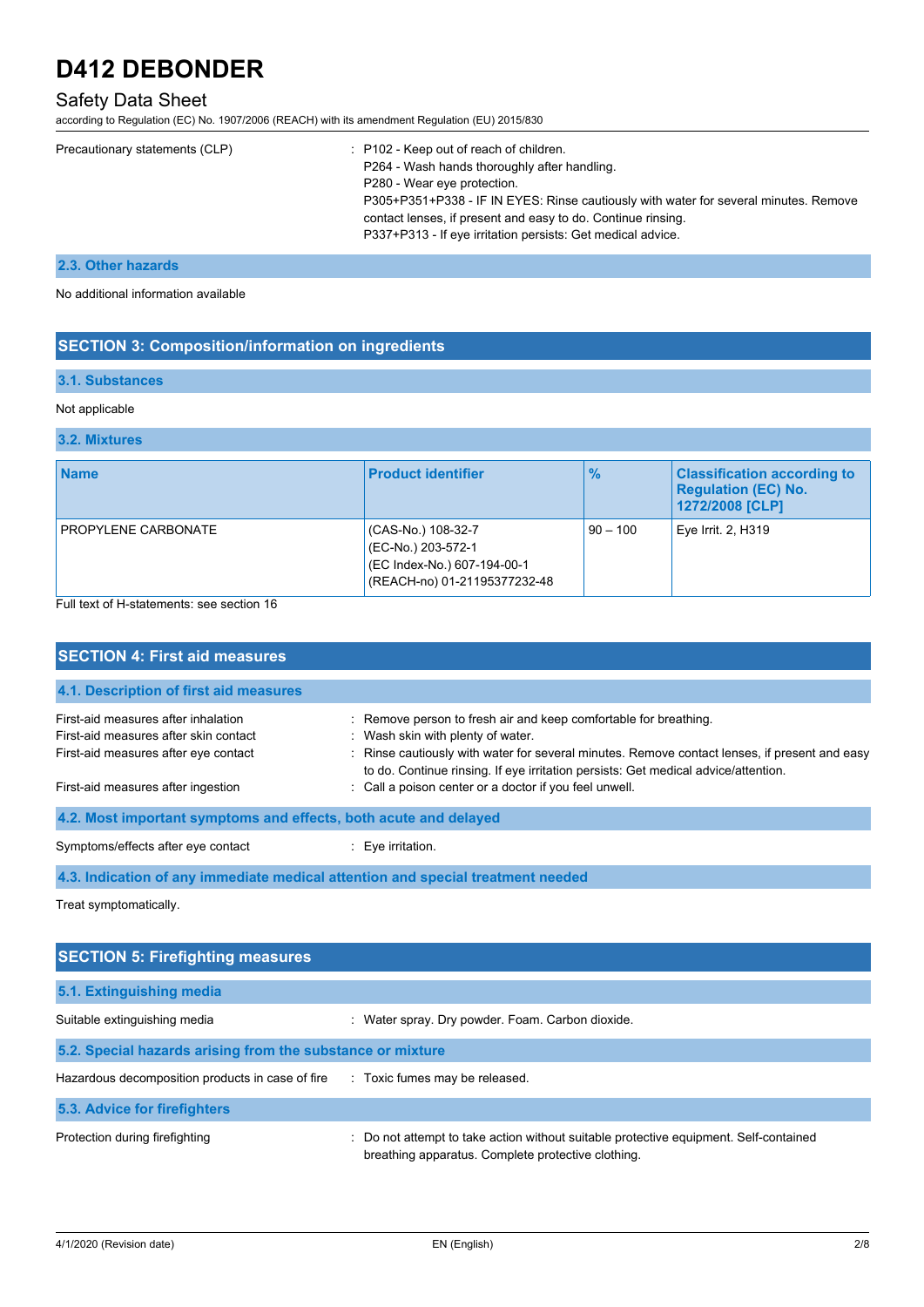## Safety Data Sheet

according to Regulation (EC) No. 1907/2006 (REACH) with its amendment Regulation (EU) 2015/830

| <b>SECTION 6: Accidental release measures</b>                            |                                                                                                                                                                |
|--------------------------------------------------------------------------|----------------------------------------------------------------------------------------------------------------------------------------------------------------|
| 6.1. Personal precautions, protective equipment and emergency procedures |                                                                                                                                                                |
| 6.1.1. For non-emergency personnel<br>Emergency procedures               | : Ventilate spillage area. Avoid contact with skin and eyes.                                                                                                   |
| 6.1.2. For emergency responders<br>Protective equipment                  | : Do not attempt to take action without suitable protective equipment. For further information<br>refer to section 8: "Exposure controls/personal protection". |
| <b>6.2. Environmental precautions</b>                                    |                                                                                                                                                                |
| Avoid release to the environment.                                        |                                                                                                                                                                |
| 6.3. Methods and material for containment and cleaning up                |                                                                                                                                                                |
| Methods for cleaning up<br>Other information                             | Take up liquid spill into absorbent material.<br>Dispose of materials or solid residues at an authorized site.                                                 |
| 6.4. Reference to other sections                                         |                                                                                                                                                                |

For further information refer to section 13.

| <b>SECTION 7: Handling and storage</b>                            |                                                                                                                                                                                                                                   |  |
|-------------------------------------------------------------------|-----------------------------------------------------------------------------------------------------------------------------------------------------------------------------------------------------------------------------------|--|
| 7.1. Precautions for safe handling                                |                                                                                                                                                                                                                                   |  |
| Precautions for safe handling<br>Hygiene measures                 | : Ensure good ventilation of the work station. Avoid contact with skin and eyes. Wear<br>personal protective equipment.<br>: Do not eat, drink or smoke when using this product. Always wash hands after handling the<br>product. |  |
| 7.2. Conditions for safe storage, including any incompatibilities |                                                                                                                                                                                                                                   |  |
| Storage conditions                                                | : Store in a well-ventilated place. Keep cool.                                                                                                                                                                                    |  |

**7.3. Specific end use(s)**

No additional information available

## **SECTION 8: Exposure controls/personal protection**

**8.1. Control parameters**

## **8.1.1 National occupational exposure and biological limit values**

| <b>DEBONDER</b>                                          |                                                            |  |
|----------------------------------------------------------|------------------------------------------------------------|--|
| <b>Germany - Occupational Exposure Limits (TRGS 900)</b> |                                                            |  |
| Local name                                               | Propylencarbonat(4-Methyl-1,3-dioxolan-2-on)               |  |
| AGW (OEL TWA) [1]                                        | $8.5 \text{ mg/m}^3$                                       |  |
| AGW (OEL TWA) [2]                                        | 2 ppm                                                      |  |
| Limitation of exposure peaks                             | 1(1)                                                       |  |
| Remark                                                   | <b>DFG:Y:11</b>                                            |  |
| Regulatory reference                                     | TRGS900                                                    |  |
| <b>Latvia - Occupational Exposure Limits</b>             |                                                            |  |
| Local name                                               | Propilēna karbonāts (1,2-propāndiola cikliskais karbonāts) |  |
| <b>OEL TWA</b>                                           | $2 \text{ mg/m}^3$                                         |  |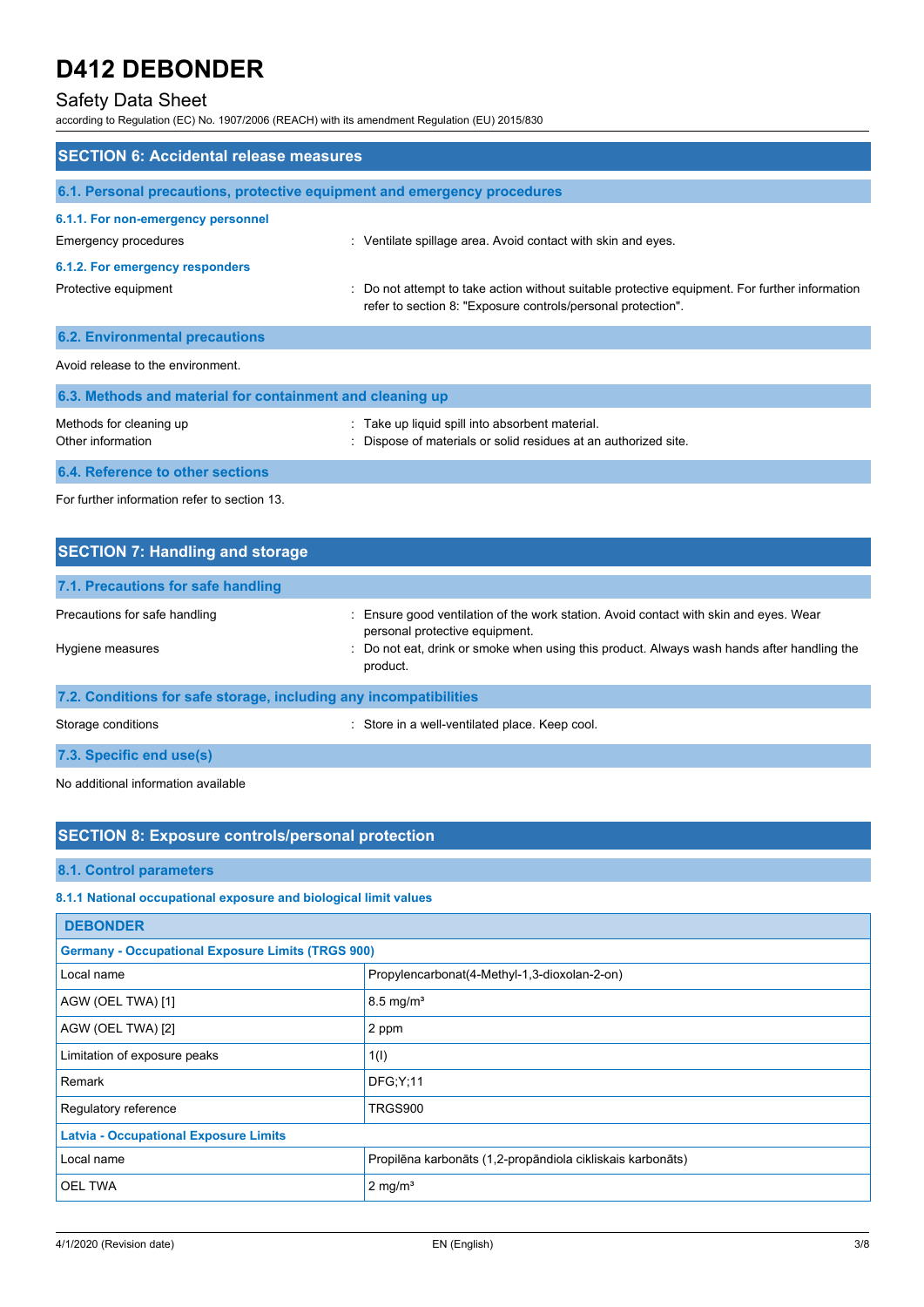## Safety Data Sheet

according to Regulation (EC) No. 1907/2006 (REACH) with its amendment Regulation (EU) 2015/830

| <b>DEBONDER</b>                                 |                                                                                                                                 |  |
|-------------------------------------------------|---------------------------------------------------------------------------------------------------------------------------------|--|
| Regulatory reference                            | Ministru kabineta 2007.gada 15.maija noteikumiem Nr.325 (Grozījumi Ministru kabineta<br>2011.gada 1.februārī noteikumiem Nr.92) |  |
| <b>Lithuania - Occupational Exposure Limits</b> |                                                                                                                                 |  |
| Local name                                      | Propilenglikolio karbonatas                                                                                                     |  |
| IPRV (OEL TWA)                                  | $7 \text{ mg/m}^3$                                                                                                              |  |
| Regulatory reference                            | LIETUVOS HIGIENOS NORMA HN 23:2011 (Nr. V-695/A1-272, 2018-06-12)                                                               |  |

#### **8.1.2. Recommended monitoring procedures**

No additional information available

#### **8.1.3. Air contaminants formed**

No additional information available

#### **8.1.4. DNEL and PNEC**

No additional information available

#### **8.1.5. Control banding**

No additional information available

**8.2. Exposure controls**

#### **8.2.1. Appropriate engineering controls**

#### **Appropriate engineering controls:**

Ensure good ventilation of the work station.

#### **8.2.2. Personal protection equipment**

**Personal protective equipment symbol(s):**



#### **8.2.2.1. Eye and face protection**

| Eye protection: |  |
|-----------------|--|
| Safety glasses  |  |

#### **8.2.2.2. Skin protection**

#### **Skin and body protection:**

Wear suitable protective clothing

#### **Hand protection:**

Protective gloves

#### **8.2.2.3. Respiratory protection**

**Respiratory protection:**

In case of insufficient ventilation, wear suitable respiratory equipment

#### **8.2.2.4. Thermal hazards**

No additional information available

#### **8.2.3. Environmental exposure controls**

**Environmental exposure controls:** Avoid release to the environment.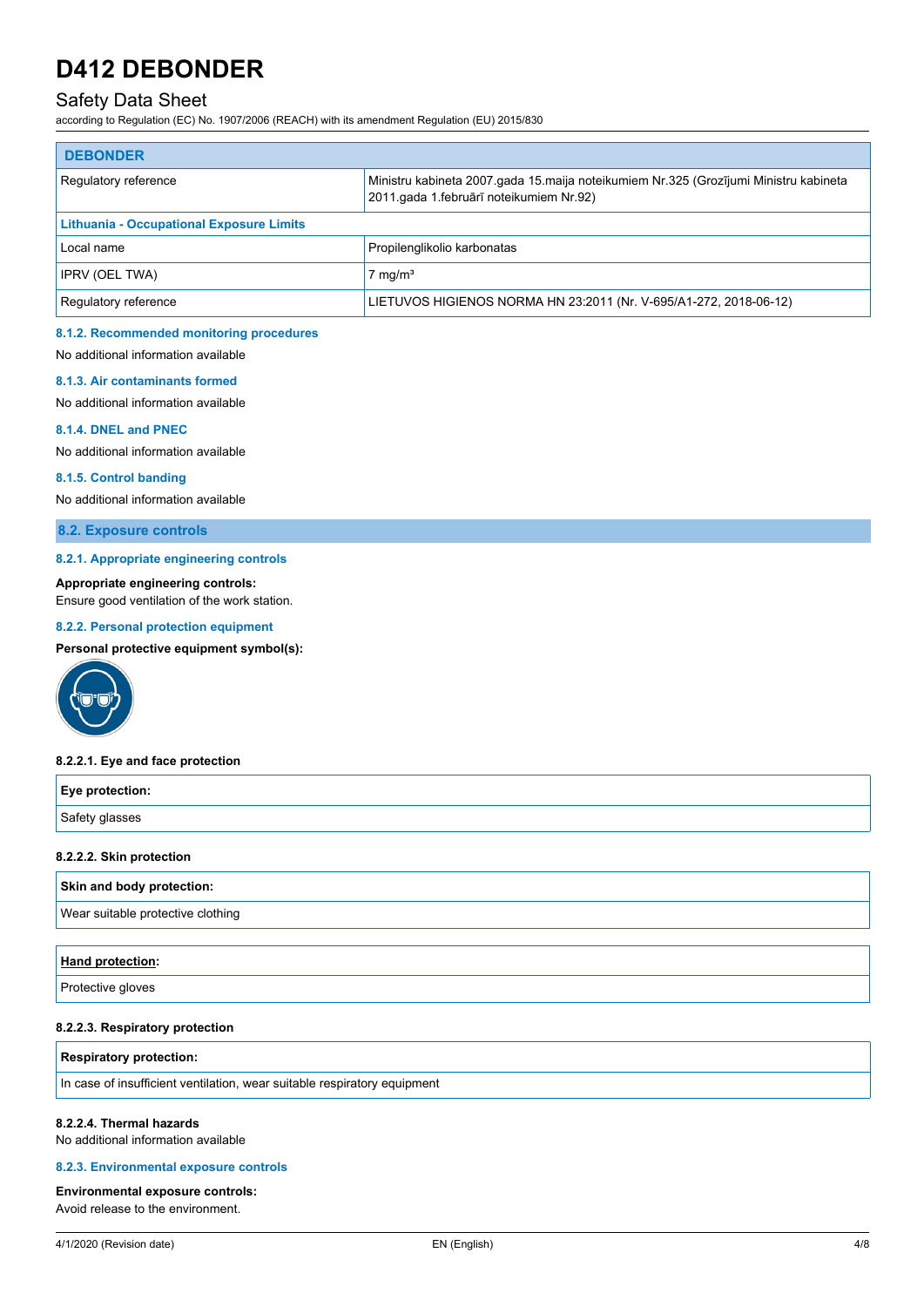## Safety Data Sheet

according to Regulation (EC) No. 1907/2006 (REACH) with its amendment Regulation (EU) 2015/830

| <b>SECTION 9: Physical and chemical properties</b> |                                                            |  |  |
|----------------------------------------------------|------------------------------------------------------------|--|--|
|                                                    | 9.1. Information on basic physical and chemical properties |  |  |
| Physical state                                     | Liquid<br>t.                                               |  |  |
| Appearance                                         | Clear, colorless liquid.                                   |  |  |
| Molecular mass                                     | No data available                                          |  |  |
| Colour                                             | Colourless.                                                |  |  |
| Odour                                              | odourless.                                                 |  |  |
| Odour threshold                                    | No data available                                          |  |  |
|                                                    | No data available                                          |  |  |
| рH                                                 | No data available                                          |  |  |
| pH solution                                        | No data available                                          |  |  |
| Relative evaporation rate (butylacetate=1)         | No data available                                          |  |  |
| Relative evaporation rate (ether=1)                | No data available                                          |  |  |
| Melting point                                      | No data available                                          |  |  |
| Freezing point                                     | No data available                                          |  |  |
| <b>Boiling point</b>                               | > 35 °C                                                    |  |  |
| Flash point                                        | >93 °C                                                     |  |  |
| Critical temperature                               | No data available                                          |  |  |
| Auto-ignition temperature                          | No data available                                          |  |  |
| Decomposition temperature                          | No data available                                          |  |  |
| Flammability (solid, gas)                          | Not applicable                                             |  |  |
|                                                    | Not applicable                                             |  |  |
| Vapour pressure                                    | No data available                                          |  |  |
| Vapour pressure at 50 °C                           | No data available                                          |  |  |
| Critical pressure                                  | No data available                                          |  |  |
| Relative vapour density at 20 °C                   | No data available                                          |  |  |
| Relative density                                   | $\approx$ 1.2                                              |  |  |
| Relative density of saturated gas/air mixture      | No data available                                          |  |  |
| Density                                            | No data available                                          |  |  |
| Solubility                                         | No data available.                                         |  |  |
| Partition coefficient n-octanol/water (Log Pow)    | No data available                                          |  |  |
| Viscosity, kinematic                               | No data available                                          |  |  |
| Viscosity, dynamic                                 | $\approx$ 1 mPa·s                                          |  |  |
| <b>Explosive properties</b>                        | No data available.                                         |  |  |
| Oxidising properties                               | No data available.                                         |  |  |
| <b>Explosive limits</b>                            | No data available                                          |  |  |

### **9.2. Other information**

No additional information available

## **SECTION 10: Stability and reactivity**

#### **10.1. Reactivity**

The product is non-reactive under normal conditions of use, storage and transport.

**10.2. Chemical stability**

Stable under normal conditions.

**10.3. Possibility of hazardous reactions**

No dangerous reactions known under normal conditions of use.

**10.4. Conditions to avoid**

None under recommended storage and handling conditions (see section 7).

**10.5. Incompatible materials**

No additional information available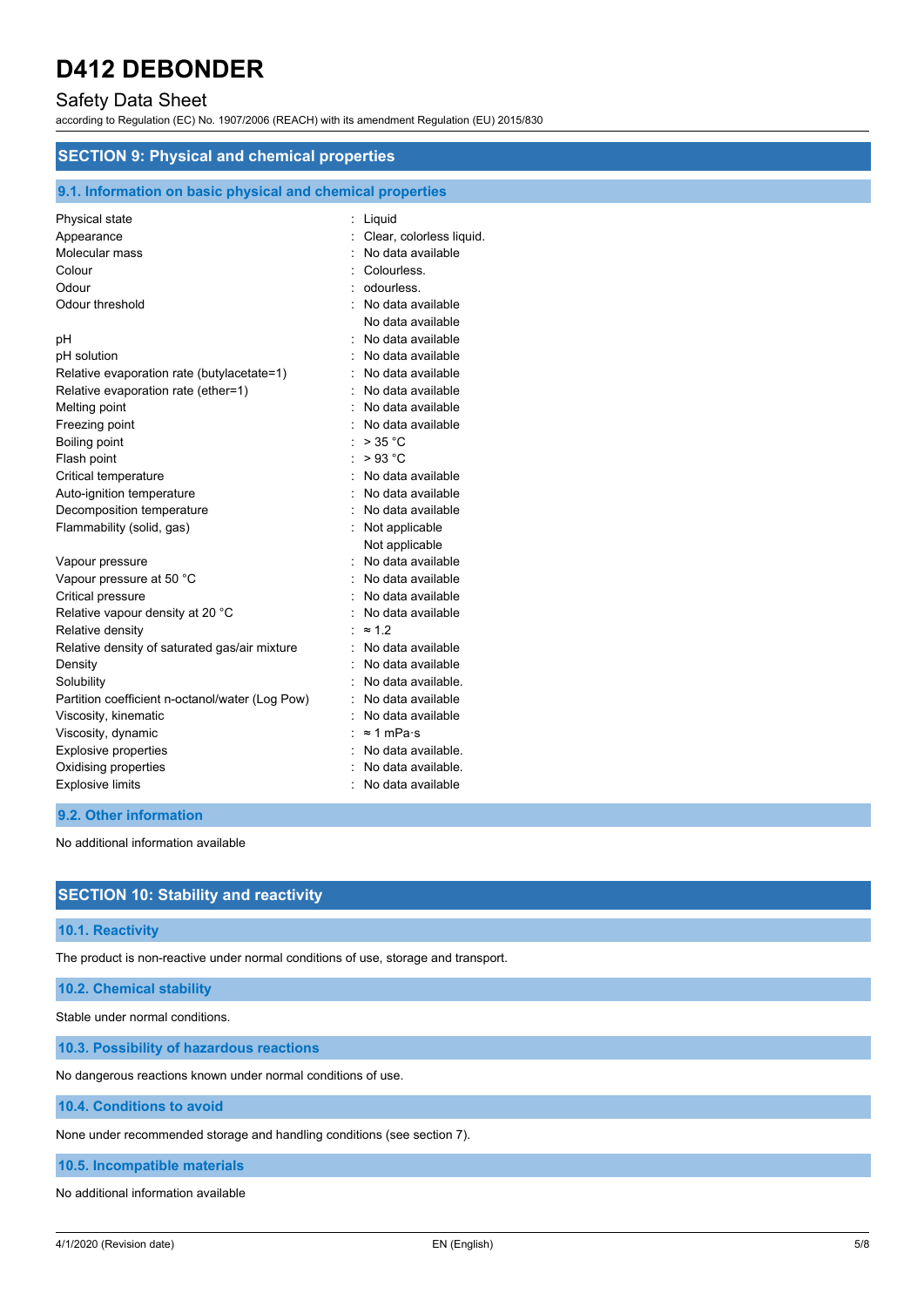## Safety Data Sheet

according to Regulation (EC) No. 1907/2006 (REACH) with its amendment Regulation (EU) 2015/830

## **10.6. Hazardous decomposition products**

Under normal conditions of storage and use, hazardous decomposition products should not be produced.

| <b>SECTION 11: Toxicological information</b> |                                                                                                                       |
|----------------------------------------------|-----------------------------------------------------------------------------------------------------------------------|
| 11.1 Information on toxicological effects    |                                                                                                                       |
|                                              |                                                                                                                       |
| Acute toxicity (oral)                        | : Not classified                                                                                                      |
| Acute toxicity (dermal)                      | Not classified                                                                                                        |
| Acute toxicity (inhalation)                  | : Not classified                                                                                                      |
| <b>PROPYLENE CARBONATE (108-32-7)</b>        |                                                                                                                       |
| LD50 oral rat                                | > 5000 mg/kg bodyweight Animal: rat, Guideline: OECD Guideline 401 (Acute Oral<br>Toxicity)                           |
| Skin corrosion/irritation                    | : Not classified                                                                                                      |
|                                              | pH: No data available                                                                                                 |
| Serious eye damage/irritation                | : Causes serious eye irritation.                                                                                      |
|                                              | pH: No data available                                                                                                 |
| Respiratory or skin sensitisation            | : Not classified                                                                                                      |
| Germ cell mutagenicity                       | : Not classified                                                                                                      |
| Carcinogenicity                              | : Not classified                                                                                                      |
| Reproductive toxicity                        | : Not classified                                                                                                      |
| STOT-single exposure                         | : Not classified                                                                                                      |
| STOT-repeated exposure                       | Not classified                                                                                                        |
| <b>PROPYLENE CARBONATE (108-32-7)</b>        |                                                                                                                       |
| NOAEL (oral, rat, 90 days)                   | > 5000 mg/kg bodyweight Animal: rat, Guideline: OECD Guideline 408 (Repeated Dose<br>90-Day Oral Toxicity in Rodents) |

Aspiration hazard **in the set of the set of the set of the set of the set of the set of the set of the set of the set of the set of the set of the set of the set of the set of the set of the set of the set of the set of th** 

| <b>SECTION 12: Ecological information</b>                    |                                                                                                                            |  |
|--------------------------------------------------------------|----------------------------------------------------------------------------------------------------------------------------|--|
| 12.1. Toxicity                                               |                                                                                                                            |  |
| Ecology - general                                            | : The product is not considered harmful to aquatic organisms nor to cause long-term adverse<br>effects in the environment. |  |
| Hazardous to the aquatic environment, short-term<br>(acute)  | : Not classified                                                                                                           |  |
| Hazardous to the aquatic environment, long-term<br>(chronic) | : Not classified                                                                                                           |  |
| Not rapidly degradable                                       |                                                                                                                            |  |

| <b>PROPYLENE CARBONATE (108-32-7)</b> |                                                                                                                                               |
|---------------------------------------|-----------------------------------------------------------------------------------------------------------------------------------------------|
| LC50 - Fish [1]                       | > 1000 mg/l Test organisms (species): Cyprinus carpio                                                                                         |
| EC50 - Daphnia [1]                    | > 1000 mg/l Test organisms (species): Daphnia magna                                                                                           |
| EC50 72h - Algae [1]                  | > 929 mg/l Test organisms (species): Pseudokirchneriella subcapitata (previous names:<br>Raphidocelis subcapitata, Selenastrum capricornutum) |
| EC50 96h - Algae [1]                  | > 929 mg/l Test organisms (species): Pseudokirchneriella subcapitata (previous names:<br>Raphidocelis subcapitata, Selenastrum capricornutum) |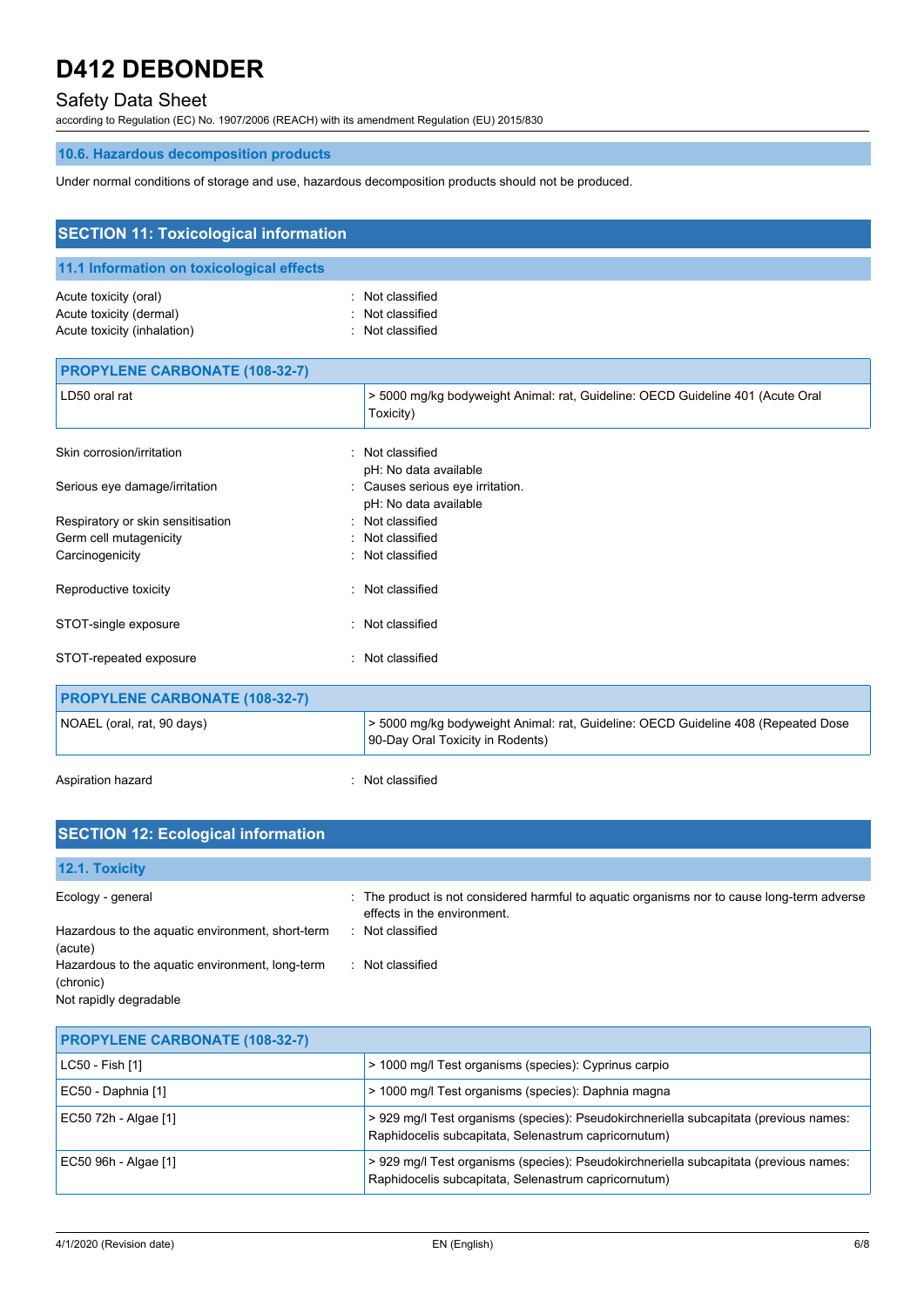## Safety Data Sheet

according to Regulation (EC) No. 1907/2006 (REACH) with its amendment Regulation (EU) 2015/830

| 12.2. Persistence and degradability      |
|------------------------------------------|
| No additional information available      |
| 12.3. Bioaccumulative potential          |
| No additional information available      |
| 12.4. Mobility in soil                   |
| No additional information available      |
| 12.5. Results of PBT and vPvB assessment |
| No additional information available      |
| 12.6. Other adverse effects              |

No additional information available

| <b>SECTION 13: Disposal considerations</b> |  |
|--------------------------------------------|--|
| 13.1. Waste treatment methods              |  |

Waste treatment methods : Dispose of contents/container in accordance with licensed collector's sorting instructions.

### **SECTION 14: Transport information**

| In accordance with ADR / IMDG / IATA / ADN / RID |                |                |                |                |
|--------------------------------------------------|----------------|----------------|----------------|----------------|
| <b>ADR</b>                                       | <b>IMDG</b>    | <b>IATA</b>    | <b>ADN</b>     | <b>RID</b>     |
| 14.1. UN number                                  |                |                |                |                |
| Not applicable                                   | Not applicable | Not applicable | Not applicable | Not applicable |
| 14.2. UN proper shipping name                    |                |                |                |                |
| Not applicable                                   | Not applicable | Not applicable | Not applicable | Not applicable |
| 14.3. Transport hazard class(es)                 |                |                |                |                |
| Not applicable                                   | Not applicable | Not applicable | Not applicable | Not applicable |
| 14.4. Packing group                              |                |                |                |                |
| Not applicable                                   | Not applicable | Not applicable | Not applicable | Not applicable |
| <b>14.5. Environmental hazards</b>               |                |                |                |                |
| Not applicable                                   | Not applicable | Not applicable | Not applicable | Not applicable |
| No supplementary information available           |                |                |                |                |

**14.6. Special precautions for user**

**Overland transport** Not applicable **Transport by sea** Not applicable **Air transport** Not applicable **Inland waterway transport** Not applicable **Rail transport** Not applicable